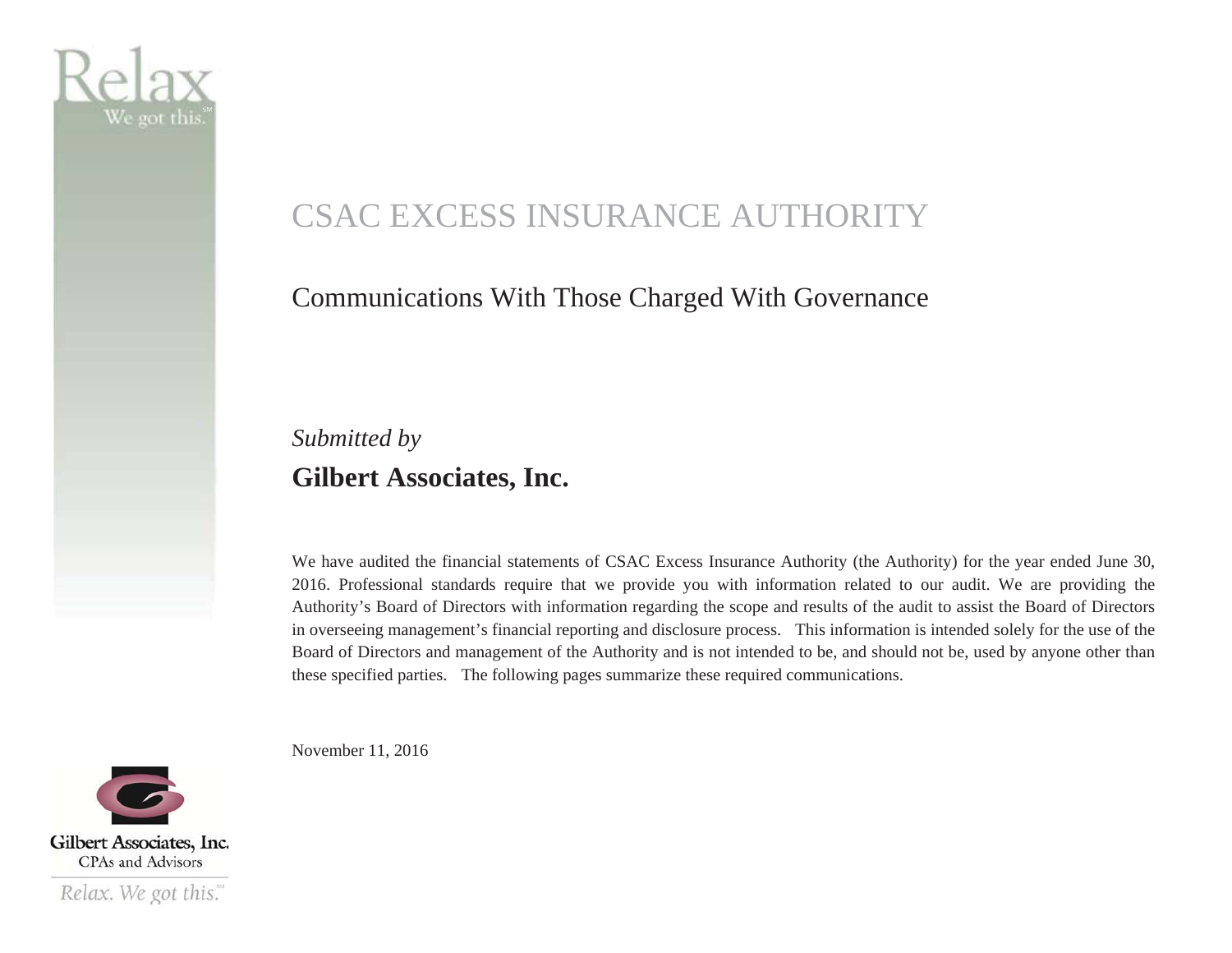### **RESPONSIBILITIES AND OPINION**

| <b>Auditors' Responsibilities under Generally Accepted</b><br><b>Auditing Standards (GAAS) and Government Auditing</b><br>Standards, issued by the Comptroller General of the United<br><b>States</b>                                                                                                                                                                                                                                                                                                                                                                                                     | We issued an unmodified opinion on the financial statements of the Authority for the years<br>ended June 30, 2016 and 2015.                                                                                                                                                                                                                                                                                                                                                           |
|-----------------------------------------------------------------------------------------------------------------------------------------------------------------------------------------------------------------------------------------------------------------------------------------------------------------------------------------------------------------------------------------------------------------------------------------------------------------------------------------------------------------------------------------------------------------------------------------------------------|---------------------------------------------------------------------------------------------------------------------------------------------------------------------------------------------------------------------------------------------------------------------------------------------------------------------------------------------------------------------------------------------------------------------------------------------------------------------------------------|
| The financial statements are the responsibility of management.<br>As stated in our engagement letter, our responsibility is to express<br>an opinion about whether the financial statements prepared by<br>management with your oversight are fairly presented, in all<br>material respects, in conformity with U.S. generally accepted<br>accounting principles. Our audit of the financial statements does<br>not relieve you or management of your responsibilities.                                                                                                                                   |                                                                                                                                                                                                                                                                                                                                                                                                                                                                                       |
| As part of our audit, we considered the internal control of the<br>Authority. Such considerations were solely for the purpose of<br>determining our audit procedures and not to provide any<br>assurance concerning such internal control.                                                                                                                                                                                                                                                                                                                                                                |                                                                                                                                                                                                                                                                                                                                                                                                                                                                                       |
| As part of obtaining reasonable assurance about whether the<br>financial statements are free of material misstatement, we<br>performed test of the Authority's compliance with certain<br>provisions of laws, regulations, contracts, and grants. However,<br>the objective of our tests was not to provide an opinion on<br>compliance with such provisions.                                                                                                                                                                                                                                             |                                                                                                                                                                                                                                                                                                                                                                                                                                                                                       |
| <b>Required Supplementary Information</b><br>Government Accounting Standards Board (GASB) requires<br>certain supplementary information to accompany the Authority's<br>basic financial statements to be in conformity with generally<br>accepted accounting principles. Such information has been<br>subjected to limited procedures such as inquires of management<br>about the methods of preparing the information and comparing<br>the information for consistency with the basic financial<br>statements, however, we do not express an opinion because of the<br>limited nature of our procedures. | The following required supplementary information is required to accompany the Authority's<br>basic financial statements and subjected to limited procedures, but no opinion has been<br>expressed:<br>• Management's Discussion and Analysis<br>• Schedule of Proportionate Share of the Net Pension Liability<br>• Schedule of Plan Contributions<br>• Schedule of Funding Progress<br>• Reconciliation of Unpaid Claims Liabilities<br>• Schedule of Claims Development Information |

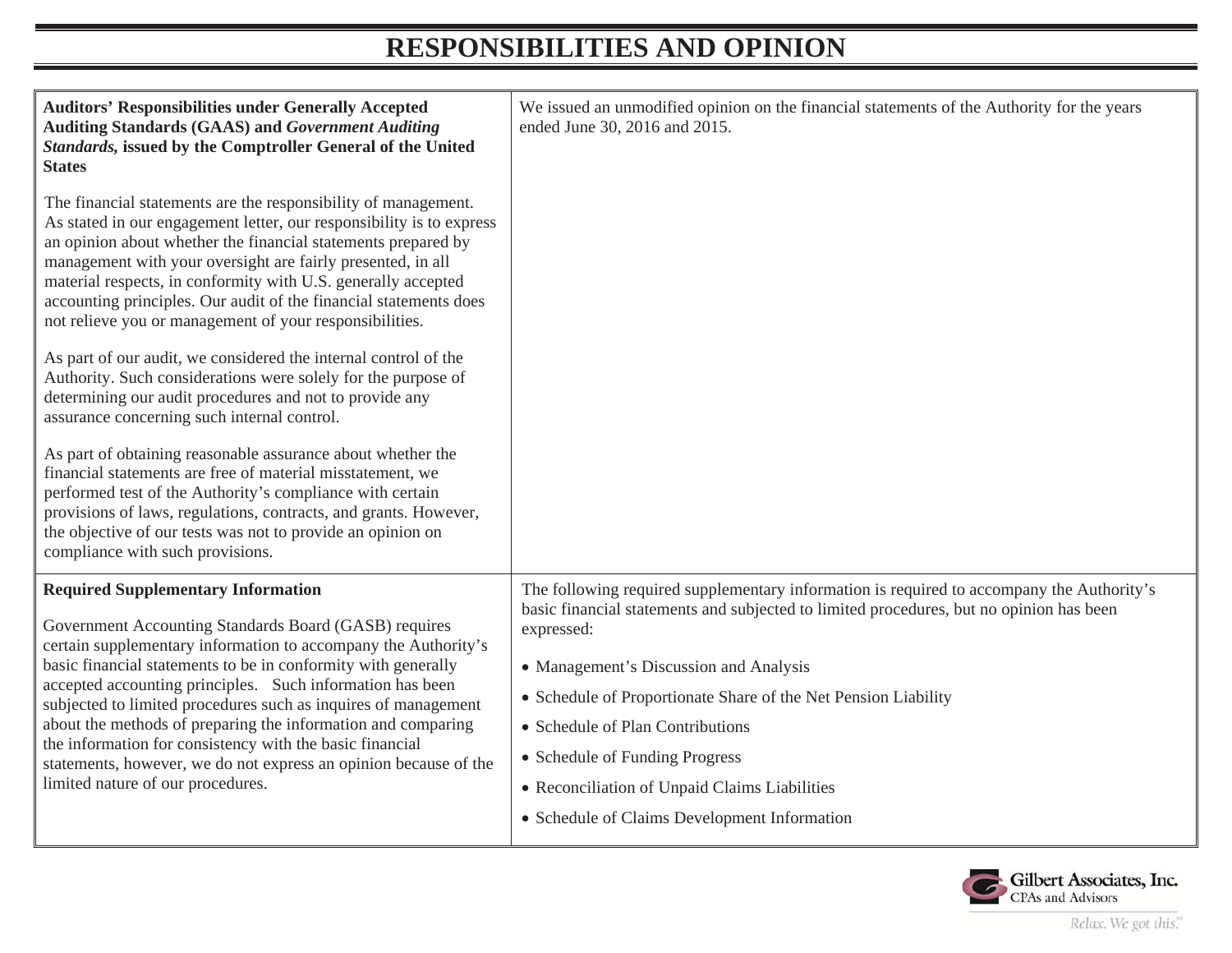#### **INTERACTIONS WITH MANAGEMENT**

| <b>Management Consultations with Other Independent</b><br><b>Accountants</b>                                                                                                                                                                                                                                                                                                                                                                                                                                                                          | To our knowledge, there were no such consultations with other accountants.                                                                                                     |
|-------------------------------------------------------------------------------------------------------------------------------------------------------------------------------------------------------------------------------------------------------------------------------------------------------------------------------------------------------------------------------------------------------------------------------------------------------------------------------------------------------------------------------------------------------|--------------------------------------------------------------------------------------------------------------------------------------------------------------------------------|
| In some cases, management may decide to consult with other<br>accountants about auditing and accounting matters, similar to<br>obtaining a "second opinion" on certain situations. If a<br>consultation involves application of an accounting principle to the<br>Authority's financial statements or a determination of the type of<br>auditor's opinion that may be expressed on those statements, our<br>professional standards require the consulting accountant to check<br>with us to determine that the consultant has all the relevant facts. |                                                                                                                                                                                |
| <b>Disagreements with Management</b>                                                                                                                                                                                                                                                                                                                                                                                                                                                                                                                  | We are pleased to report that no such disagreements arose during the course of our audit.                                                                                      |
| For purposes of this letter, professional standards define a<br>disagreement with management as a financial accounting,<br>reporting, or auditing matter, whether or not resolved to our<br>satisfaction, that could be significant to the financial statements<br>or the auditor's report.                                                                                                                                                                                                                                                           |                                                                                                                                                                                |
| <b>Management Representations</b>                                                                                                                                                                                                                                                                                                                                                                                                                                                                                                                     | We requested certain representations from management in a letter to us.                                                                                                        |
| Difficulties Encountered in Performing the Audit                                                                                                                                                                                                                                                                                                                                                                                                                                                                                                      | We encountered no significant difficulties in dealing with management in performing and<br>completing our audit. Management and staff were well prepared and very cooperative. |

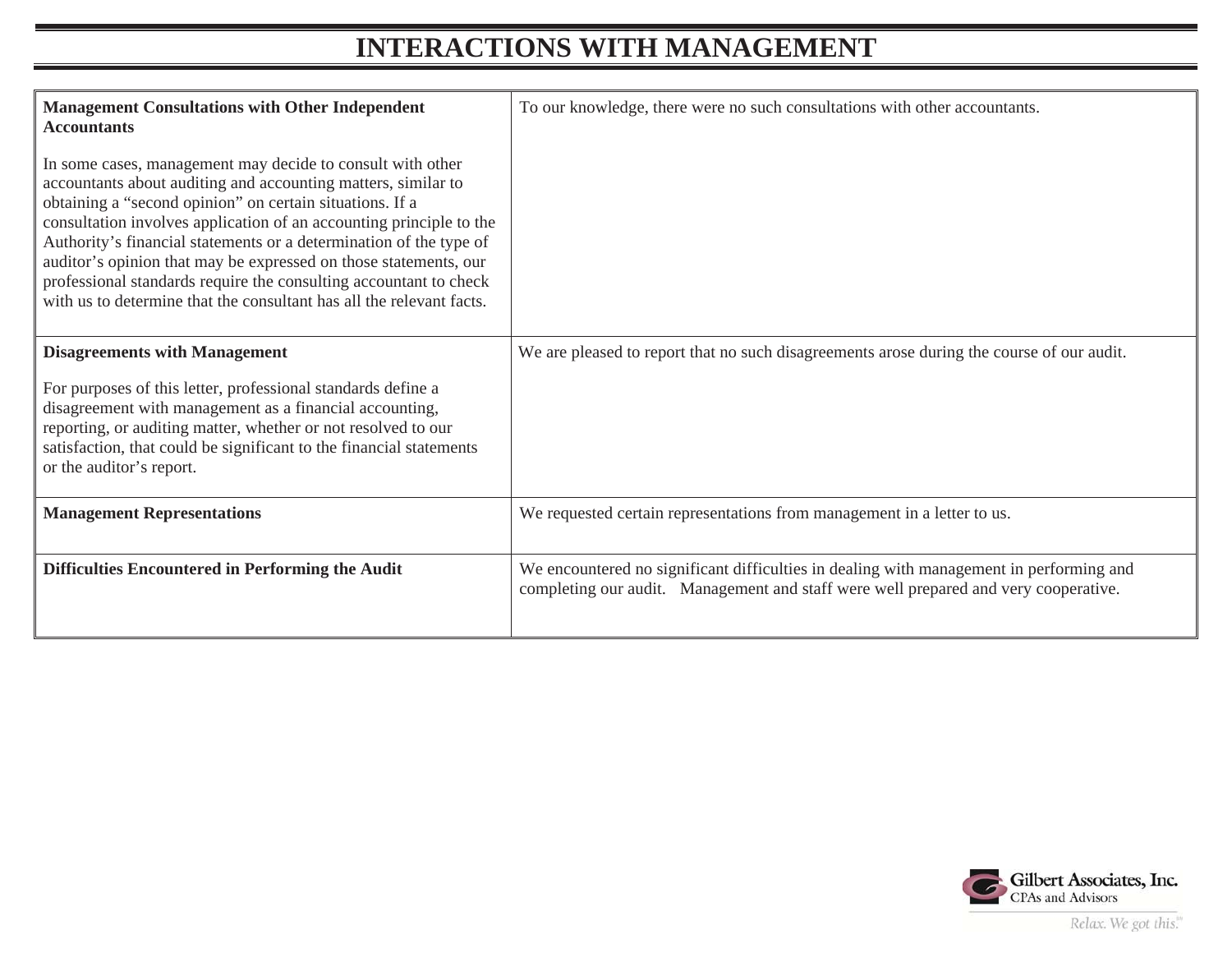## **QUALITATIVE ASPECTS OF ACCOUNTING PRACTICES**

| <b>Significant Accounting Policies</b><br>Management is responsible for the selection and use of appropriate<br>accounting policies. In accordance with the terms of our<br>engagement contract, we will advise management about the<br>appropriateness of accounting policies and their application. | The significant accounting policies used by the Authority are described in notes to the financial<br>statements. For the year ended June 30, 2016, the Authority implemented GASB Statement No.<br>72 (GASB 72), Fair Value Measurement and Application. The primary objective of GASB 72 is<br>to provide guidance for applying fair value to certain investments and disclosures related to all<br>fair value measurements. Note 3 includes certain disclosures required under GASB 72 as of<br>June 30, 2016 and 2015.<br>We noted no transactions entered into by the Authority during the year for which there is a lack<br>of authoritative guidance or consensus. There are no significant transactions that have been<br>recognized in the financial statements in a different period than when the transaction occurred. |
|-------------------------------------------------------------------------------------------------------------------------------------------------------------------------------------------------------------------------------------------------------------------------------------------------------|-----------------------------------------------------------------------------------------------------------------------------------------------------------------------------------------------------------------------------------------------------------------------------------------------------------------------------------------------------------------------------------------------------------------------------------------------------------------------------------------------------------------------------------------------------------------------------------------------------------------------------------------------------------------------------------------------------------------------------------------------------------------------------------------------------------------------------------|
| <b>Management Judgments and Accounting Estimates</b>                                                                                                                                                                                                                                                  | The most sensitive estimates affecting the Authority's financial statements were:                                                                                                                                                                                                                                                                                                                                                                                                                                                                                                                                                                                                                                                                                                                                                 |
| Accounting estimates are an integral part of the financial                                                                                                                                                                                                                                            | • Management's estimate of pension and claims liabilities is based on actuarial projections.                                                                                                                                                                                                                                                                                                                                                                                                                                                                                                                                                                                                                                                                                                                                      |
| statements prepared by management and are based on<br>management's knowledge and experience about past and current<br>events and assumptions about future events. Certain accounting<br>estimates are particularly sensitive because of their significance to                                         | • Management's estimate of the collectability of accounts receivable is based on Management's<br>assessment of the likelihood of receivable payments on individual accounts.                                                                                                                                                                                                                                                                                                                                                                                                                                                                                                                                                                                                                                                      |
| the financial statements and because of the possibility that future<br>events affecting them may differ significantly from those expected.                                                                                                                                                            | • Management's estimate of the useful lives of property and equipment is based on historical<br>experience and industry standards.                                                                                                                                                                                                                                                                                                                                                                                                                                                                                                                                                                                                                                                                                                |
| Certain financial statement disclosures are particularly sensitive<br>because of their significance to financial statement users.                                                                                                                                                                     | • The fair value of investments is a market-based measurement, not an entity specific<br>measurement.                                                                                                                                                                                                                                                                                                                                                                                                                                                                                                                                                                                                                                                                                                                             |
|                                                                                                                                                                                                                                                                                                       | • Management's estimation of prepaid insurance and expenses is based on the period of services<br>paid for in advance.                                                                                                                                                                                                                                                                                                                                                                                                                                                                                                                                                                                                                                                                                                            |
|                                                                                                                                                                                                                                                                                                       | • The Authority's Net Pension Liability (NPL) is measured as the proportionate share of the<br>NPL. The NPL is measured as of June 30, 2015. The total pension liability (TPL) used to<br>calculate the NPL was determined by an actuarial valuation as of June 30, 2014 rolled forward<br>to June 30, 2015 using standard update procedures. Using the Authority's individual<br>employer rate plan's share of the risk pool TPL and Fiduciary Net Position (FNP), the<br>proportionate shares of the TPL and FNP at the measurement date are determined for the<br>Authority by the actuary.                                                                                                                                                                                                                                    |
|                                                                                                                                                                                                                                                                                                       | We evaluated the key factors and assumptions used to develop the estimates in determining that<br>they are reasonable in relation to the financial statements taken as a whole. In addition, the<br>related financial statements disclosures are neutral, consistent and clear.                                                                                                                                                                                                                                                                                                                                                                                                                                                                                                                                                   |